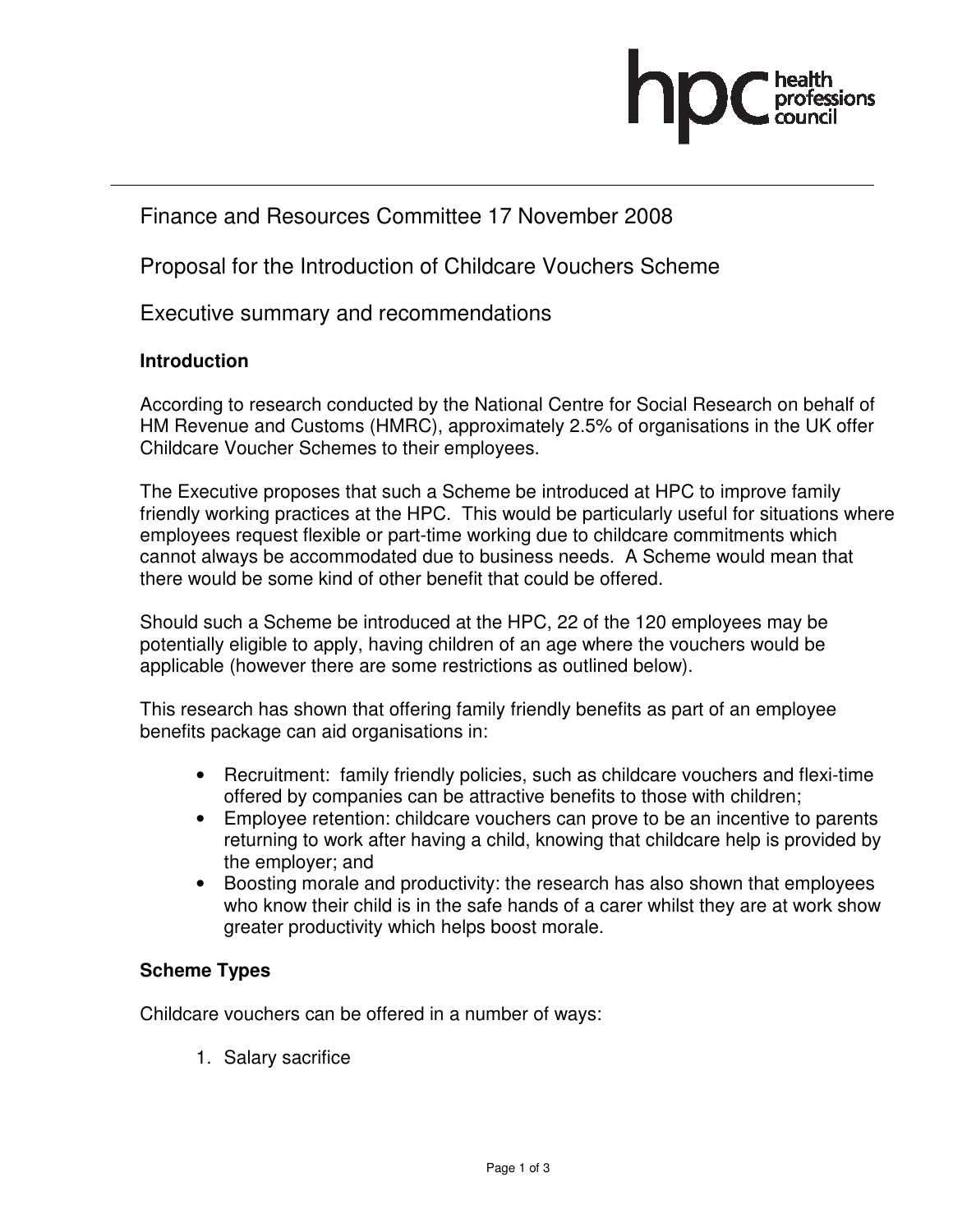This is an option that many organisations opt for. This would entail employees swapping part of their taxable salary for tax free vouchers. The employee would sign an agreement outlining this arrangement, and the amendment would be attached to their contract. It is estimated that each parent can save up to £1,196 a year (those in the higher tax bracket) by swapping part of their taxable salary for tax-free childcare vouchers.

2. In addition to salary

This option would be more expensive for the employer, but increases the total remuneration of the employee. This would involve the HPC giving the employees vouchers in addition to their salary which could potentially cost up to £243 per month per employee as this is the normal amount of vouchers people request.

With the salary sacrifice route, an employee would sacrifice part of their gross taxable salary and in return would receive childcare vouchers for the equivalent amount. Employers can offer employees up to £55 a week or £243 a month in childcare vouchers, which are free of tax and national insurance. The tax and national insurance would be calculated from the remaining amount of the employee's taxable salary. For example, a salary of £20,000 minus £243 equals a taxable salary of £19,757.

It should be noted that childcare vouchers are not necessarily cost effective for all employees as this can affect their Tax Credits. Child and Working Tax Credits are based on factors such as annual salary, contractual hours worked, and the age of the child, and these must be considered when individual employees take a decision on whether to join a childcare voucher scheme. Accor Services, the recommended provider by the HPC should a Scheme be adopted would advise employees on what their tax credit position would be and whether they would be better or worse off before joining.

Following research into various companies that provide the administration for such Schemes, Accor Services would be the recommended provider.

## **Decision**

The Council/Committee is asked to:

- Discuss the proposed benefit of childcare vouchers; and
- Approve the EMT's recommendation of the introduction of a Childcare Voucher Scheme effective 1 April 2009 using the salary sacrifice option.

## **Background information**

Nil